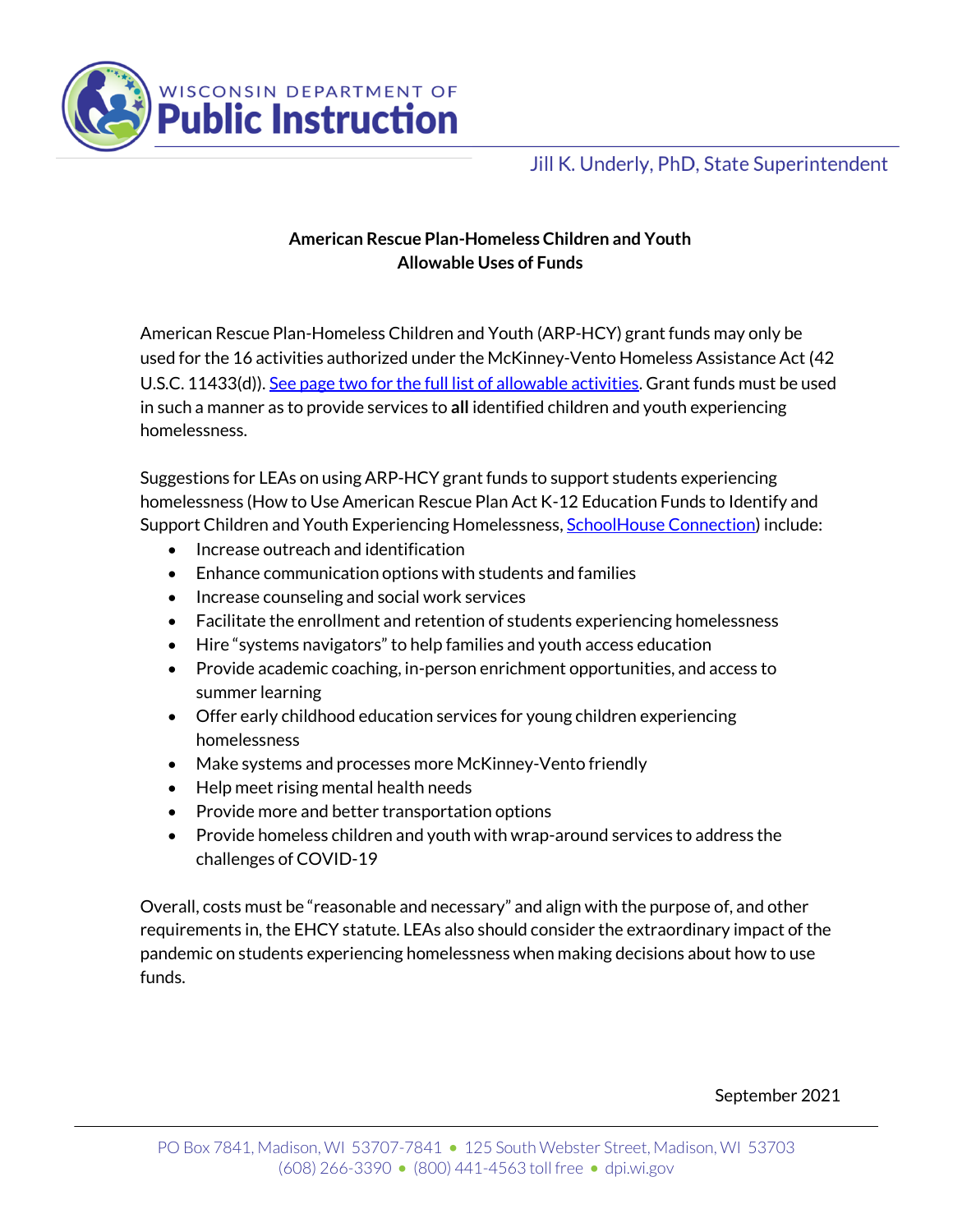## **Allowable activities under the McKinney-Vento Homeless Assistance Act, Subtitle VII B Reauthorized by Title IX, Part A of the Every Student Succeeds Act (42 U.S.C 11433(d))**

A local educational agency may use funds awarded under this section for activities that carry out the purpose of this subtitle, including the following:

- (1) The provision of tutoring, supplemental instruction, and enriched educational services that are linked to the achievement of the same challenging state academic standards as the state establishes for other children and youths.
- (2) The provision of expedited evaluations of the strengths and needs of homeless children and youths, including needs and eligibility for programs and services (such as educational programs for gifted and talented students, children with disabilities, and English learners, services provided under Title I of the Elementary and Secondary Education Act of 1965 or similar state or local programs, programs in career and technical education, and school nutrition programs).
- (3) Professional development and other activities for educators and specialized instructional support personnel that are designed to heighten the understanding and sensitivity of such personnel to the needs of homeless children and youths, the rights of such children and youths under this subtitle, and the specific educational needs of runaway and homeless youths.
- (4) The provision of referral services to homeless children and youths for medical, dental, mental, and other health services.
- (5) The provision of assistance to defray the excess cost of transportation for students under section 20 USC. sec.  $722(g)(4)(A)$ , not otherwise provided through federal, state, or local funding, where necessary to enable students to attend the school selected under section 20 USC. 722(g)(3).
- (6) The provision of developmentally appropriate early childhood education programs, not otherwise provided through federal, state, or local funding, for preschool-aged homeless children.
- (7) The provision of services and assistance to attract, engage, and retain homeless children and youths, particularly homeless children and youths who are not enrolled in school, in public school programs and services provided to non-homeless children and youths.
- (8) The provision for homeless children and youths of before- and after-school, mentoring, and summer programs in which a teacher or other qualified individual provides tutoring, homework assistance, and supervision of educational activities.
- (9) If necessary, the payment of fees and other costs associated with tracking, obtaining, and transferring records necessary to enroll homeless children and youths in school, including birth certificates, immunization or other required health records, academic records, guardianship records, and evaluations for special programs or services.
- (10) The provision of education and training to the parents and guardians of homeless children and youths about the rights of, and resources available to, such children and youths, and other activities designed to increase the meaningful involvement of parents